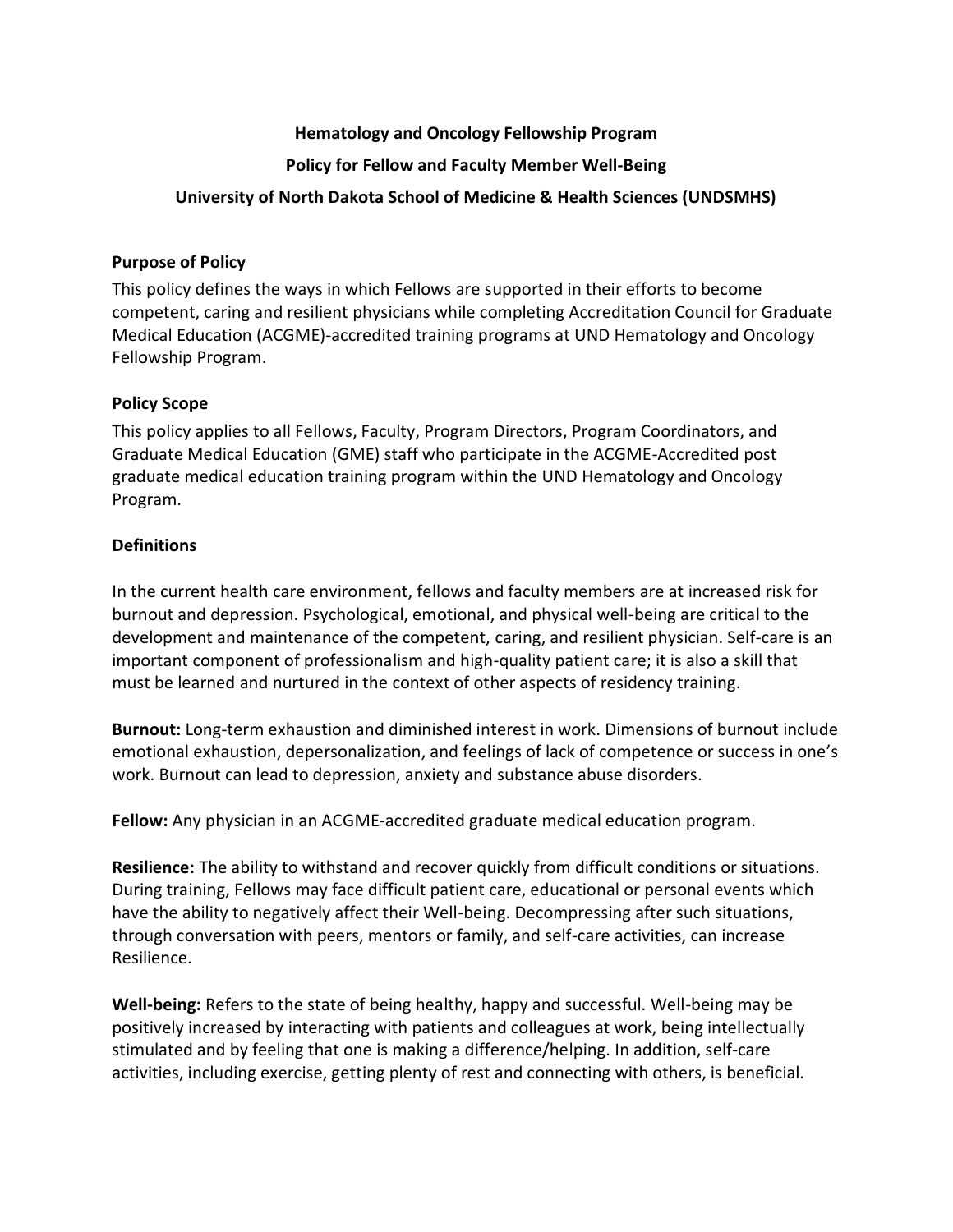# **Policy**

Fellows' physical, psychological and emotional Well-being is of vital importance to UND Hematology and Oncology Fellowship Program and our ACGME-accredited training programs. Fellows are encouraged to lead healthy lives and make healthy choices that support them in their personal and professional growth. To that end, we provide the following strategies to support trainee health, Well-being and Resilience:

# **Institutional Support**

- UND and Sanford Employee Assistance Programs (EAP): Confidential and free counseling services which include relationship issues, emotional health issues, drug and alcohol issues, work place issues, financial issues, legal issues, wellness, educational programs, and 24/7 telephonic crisis counseling.
- Occurrence Reporting: Patient and employee safety reporting for actual events and near misses.
- Fellows have access to healthy food and beverage options along with sleeping quarters.
- Fellows and Faculty have security and personal safety measures in parking facilities, oncall quarters, hospital and institutional grounds, and related clinical facilities.
- Fellows and Faculty have educational materials to support patient care in the working environment.
- Both faulty and fellows have access to multiple well-being activities and resources though the sponsoring and core institutions. Fellows have access to physical fitness activities both off and on site and are encouraged.

# **Graduate Medical Education Support**

- The UND GME and Sanford GME offices are a safe place where Fellows can ask for and receive help with various needs including academic counseling, coaching, and mentoring.
- The Sanford GME office sponsors an annual Fellow and Faculty appreciation team based event where Fellows and Faculty have the opportunity to participate in wellness activities and shared meals.
- Physician Recruitment delivers meals free of charge quarterly to the Fellow lounges.
- Fellows may take advantage of free taxi service to and from the hospital in the event that they are too fatigued to drive home after a clinical shift.
- Provide PDs with resources to educate faculty and trainees about the symptoms of burnout, depression and substance use and their avoidance.
- Identify resources for trainee burnout, depression and substance use.
- The Sanford GME office has a physician well-being programming offered annually which includes: 1) A pre-session invitation to complete the MBI (22 question work environment assessment) to all of the fellows and the specialty's faculty doctors. 2) Followed by a 60-90 minute session with the fellows and faculty to provide wellbeing material and review the results of the MBI.